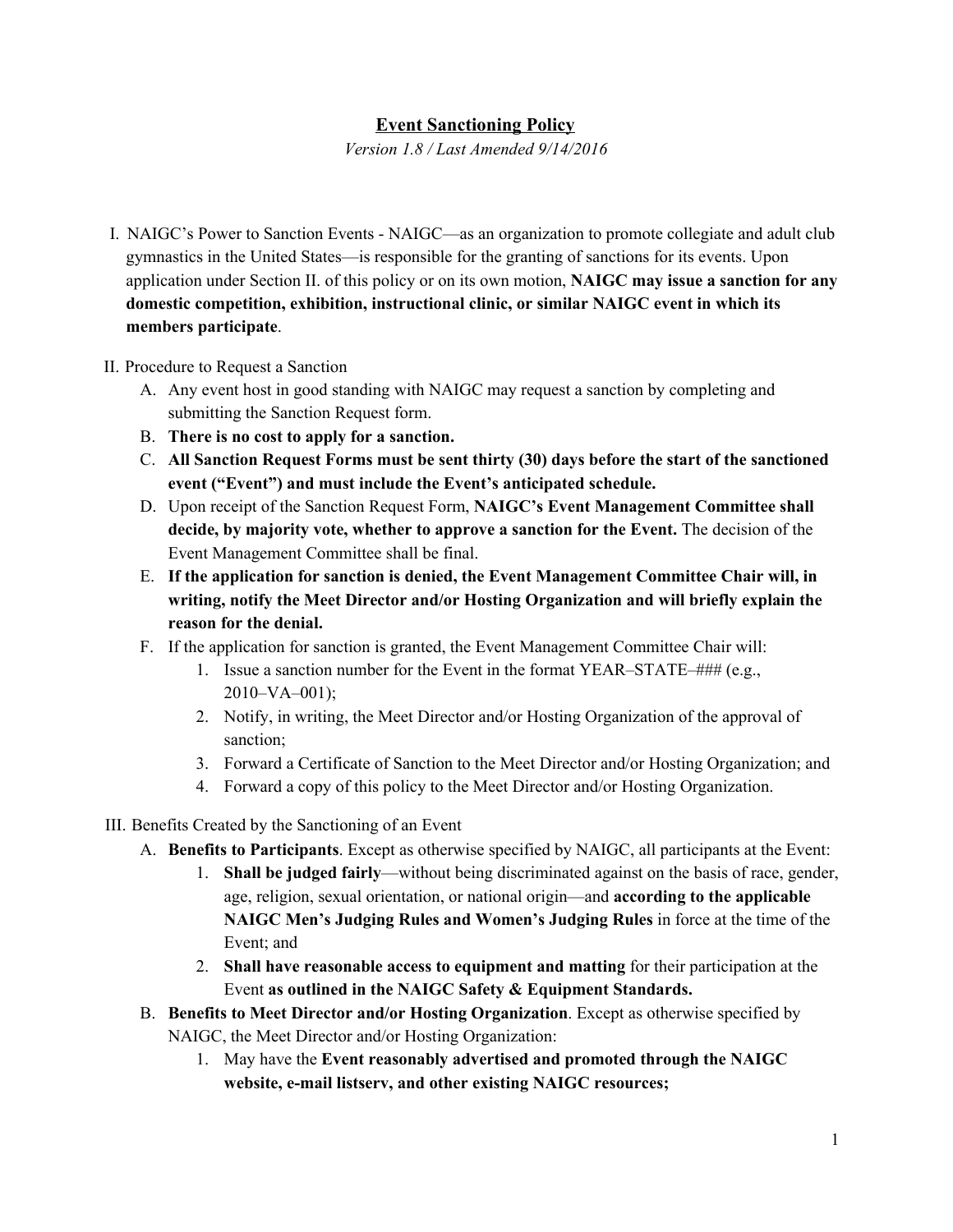- 2. Will have **access to NAIGC's web-based event registration and score-reporting system**;
- 3. **May have a member of the Board of Directors or its designee(s) be present** at the Event **to administer and run NAIGC's proprietary scoring and display system** as long as NAIGC determines that such an arrangement is cost-effective; and
- 4. **May formally use and associate NAIGC's nationally-recognized brand and official logo with the Event to secure sponsorship or fundraising for the Event**, to advertise the Event, or for other appropriate publicity purposes, subject to any restrictions imposed by the Board of Directors or the Event Management Committee.
- IV. Obligations Created by the Sanctioning of an Event
	- A. **Obligations of All Participants**. Except as otherwise specified by NAIGC, all participants at an Event:
		- 1. **Must understand and comply with all NAIGC Rules and Policies**, including but not limited to the Safety and Equipment Standards, Men's Judging Rules, Women's Judging Rules, and Code of Conduct;
		- 2. **Must complete NAIGC liability and publicity waivers** before participating in the Event;
		- 3. **If injured** at the Event (regardless of whether the injury is treated at the Event), **must ensure that an NAIGC Injury Report Form is completed within one week** of the end of the Event and must fully cooperate with the Meet Director and/or Hosting Organization, and NAIGC, to ensure that all information on the Injury Report Form is accurate; and
		- 4. **Agrees that each participant is responsible for his or her own safety** while participating in the Event and agrees that NAIGC is not responsible or otherwise liable except where NAIGC has directly caused, with subjectively reckless or purposeful intent, the participant's injury.
	- B. **Obligations of Meet Director and/or Hosting Organization**. Except as otherwise specified by NAIGC, the Meet Director and/or Hosting Organization:
		- 1. Must **publicly post the Certificate of Sanction** during the Event;
		- 2. Must report any changes to the original Sanction Request Form in writing to NAIGC at least ten (10) days prior to the Event;
		- 3. Must **require each participant to sign NAIGC liability and publicity waivers** before participating in the Event;
		- 4. Must **ensure that all judges have current NGJA or NAWGJ certification** at the appropriate level;
		- 5. Must **fully and solely assume responsibility for ensuring compliance with all NAIGC Rules and Policies** at the Event—including but not limited to the Safety and Equipment Standards, Men's Judging Rules, Women's Judging Rules, and Code of Conduct;
		- 6. Must ensure that all equipment specifications are correct, ensure all equipment is properly installed, and provide reasonable access to appropriate safety equipment and matting for all participants in the Event;